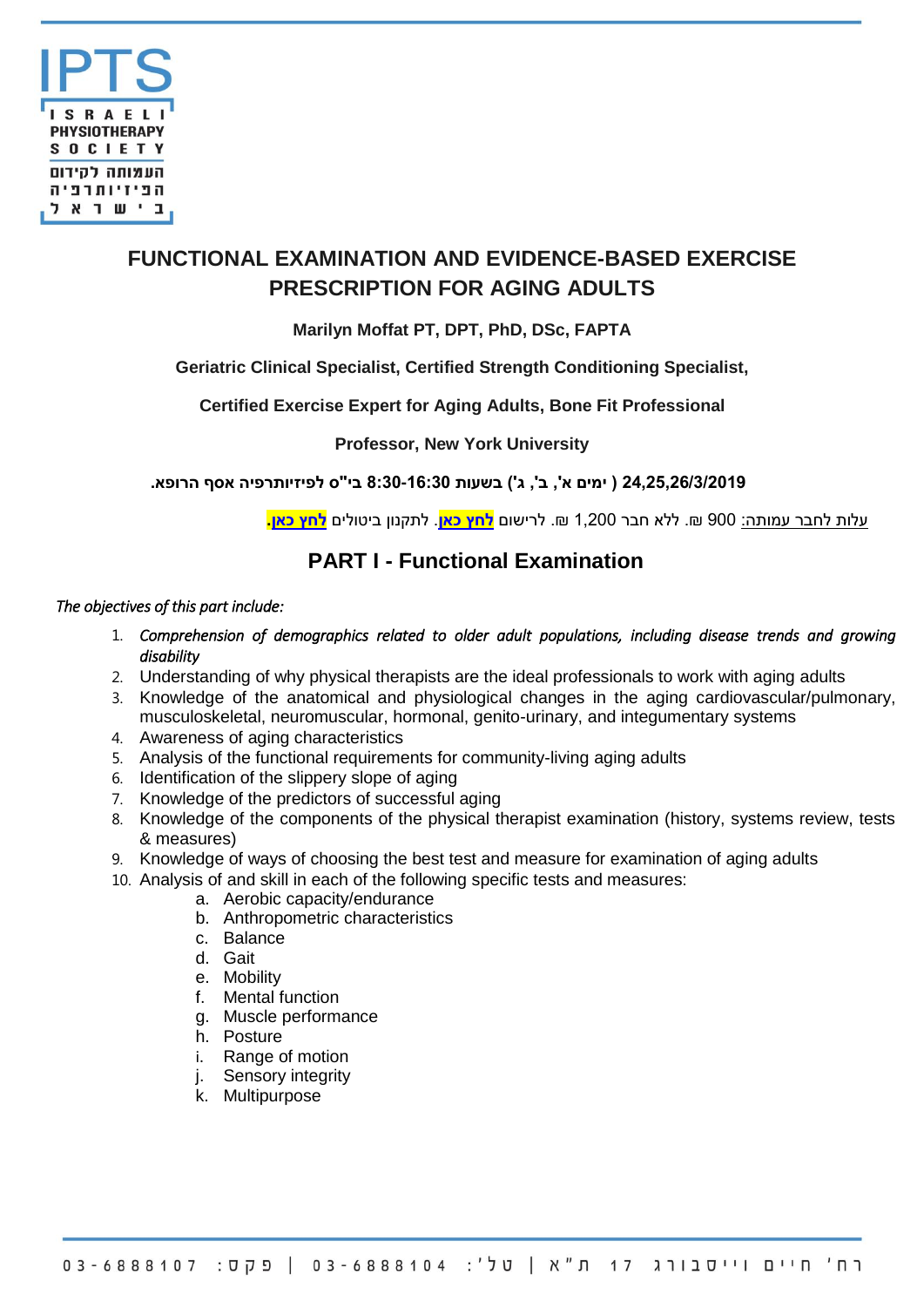

## **PART II - Exercise Prescription**

#### *The objectives of this part include:*

- 1. *Awareness of the functional markers of fun, function, frailty, and failure*
- 2. Knowledge of the responses to exercises in each of the following areas:
	- a. Body systems
	- b. Morbidity/mortality
	- c. Quality of life/functional abilities
	- d. Old old/Frail elders/Critically ill
- 3. Analysis of the components of physical therapist exercise prescription
	- a. Warm-up/cool down
	- b. Physical stress theory
	- c. Exercise principles
	- d. Prescribing exercise [Frequency, Intensity, Time, Type (FITT)]
- 4. Analysis of and skill in each of the following areas of exercise for older adults:
	- a. Aerobic conditioning/endurance training
		- i. Definition
		- ii. FITT
		- iii. Progression
		- iv. Evidence
	- b. Balance, coordination, and agility training
		- i. Definition
		- ii. FITT
		- iii. Evidence
	- c. Posture training
		- i. Definition
		- ii. FITT
		- iii. Evidence
	- d. Flexibility training
		- i. Definition
		- ii. FITT
		- iii. Evidence
	- e. Gait and locomotion training
		- i. Definition
		- ii. FITT
		- iii. Evidence
	- f. Muscle performance training (strength, power, endurance)
		- i. Definition
		- ii. FITT
		- iii. Evidence